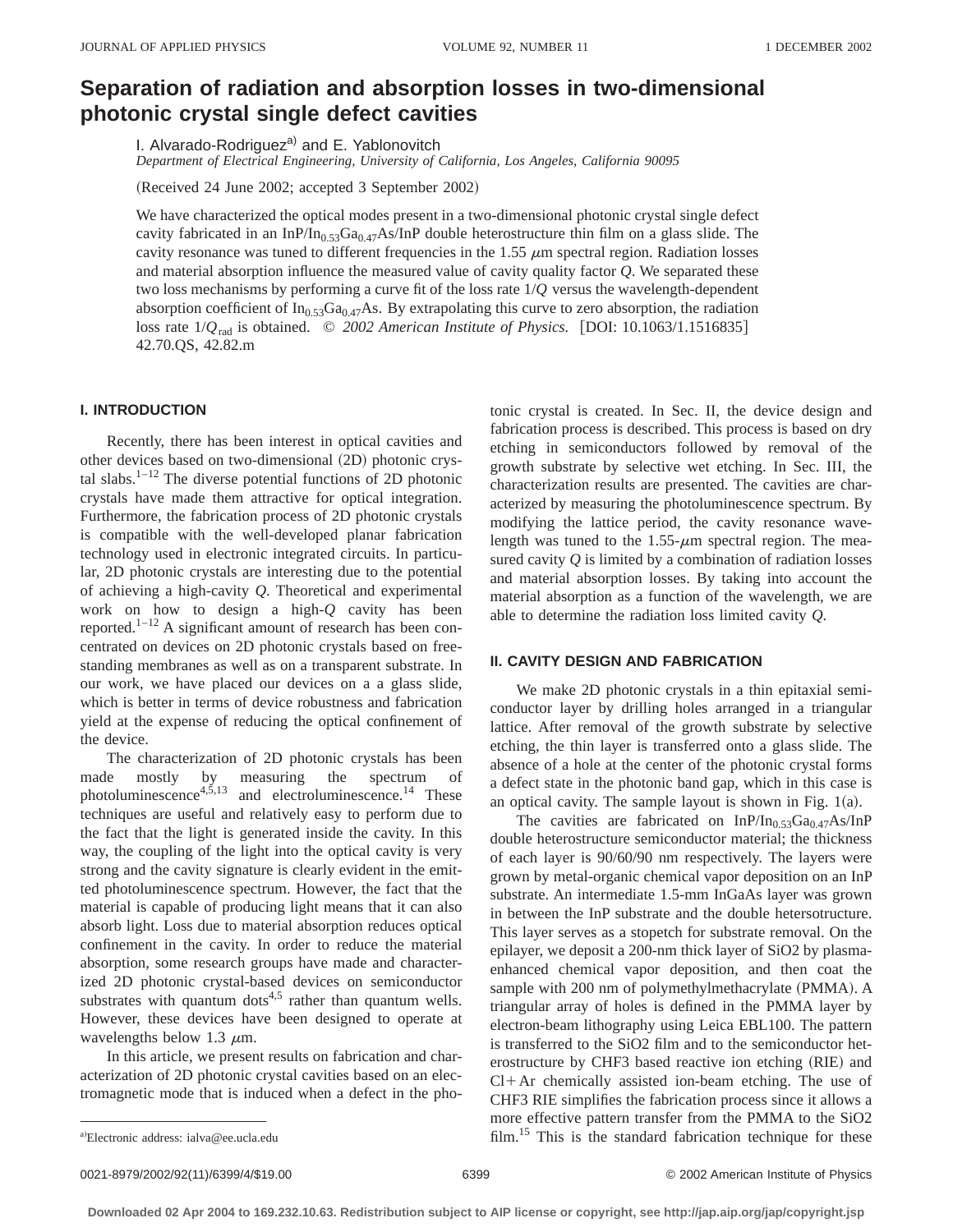

FIG. 1. Sample layout, where  $a$  is the lattice parameter and  $r$  is the hole radius. The patterned film is pasted onto a glass substrate. (b) Scanning electron micrographs of the fabricated device.

structures, which has been developed and used for several years now.<sup>16–18</sup> After patterning and etching, the specimen is attached upside down on a glass slide using Norland 70 cement and the substrate is removed by selective wet etching. HCl is used to remove the InP substrate and  $H_2SO_4$ : $H_2O_2$ : $H_2O$  is used to remove the intermediate InGaAs stopetch. By this method, we are able to effectively transfer the patterned thin film on a glass slide.

To tune the resonance frequency of the cavity, we fabricated devices with different lattice parameters  $(457, 500,$  and 525 nm), while preserving in all of them a void-filling factor of 35%. The overall size of the PC is around  $60 \mu m$  $\times$ 40  $\mu$ m. The fabricated PC cavity is shown in Fig 1(b).

#### **III. CAVITY CHARACTERIZATION**

Photoluminescence (PL) is induced by focusing the light of an AlGaAs laser diode (780 nm) onto the semiconductor coated side of the glass substrate. The laser beam is focused down to a spot of  $\approx 3 \mu m$  in diameter. The light is then collected from the back side of the sample (the glass side) and sent through a spectrometer. The experimental setup is shown in Fig. 2. Two kinds of photodetectors were used to measure the spectrum: A conventional InGaAs *p*–*n* heterojunction at room temperature and a liquid  $N<sub>2</sub>$  cooled Ge detector. The latter detector to extend the optical bandwidth relative to the InGaAs detector.

We induced PL on three different points of the sample: The cavity portion of the photonic crystal, the periodic portion of the photonic crystal, and the unpatterned region of the sample. Figs. 3(a), 3(b), and 3(c) show the photoluminescence spectrum measured from these three points. The cavity spectral signature is evident in the collected photoluminescence spectrum and that sharp feature is spatially confined to the region near the cavity. Notice in Fig. 3 that the photoluminescence produced in the unpatterned region is signifi-



FIG. 2. Experimental setup. The 780-nm pump laser is focused on the semiconductor film side of the sample and the resulting photoluminescence signal is collected from the glass side.

cantly larger than that produced in the photonic crystal. This is due to several factors: There is less active material in the photonic crystal, the photoluminescence emission is partially inhibited since it lies within the band gap of the photonic crystal, and the quantum efficiency is reduced due to the presence of edges and the occurrence of surface recombination. By moving the pump-laser spot away from the cavity, the signal corresponding to the cavity decreases. The sharp cavity spectral feature totally vanishes when the pump-laser spot is about 4  $\mu$ m away from the cavity. This is an indication of the spatial confinement of the optical mode.

As mentioned above, the cavity resonant wavelength was tuned by fabricating structures with different lattice parameters, as shown in Fig. 4. In this figure, the cavity resonance wavelengths are 1480, 1540, and 1610 nm, which correspond to structures with lattice parameters of 475, 500, and 525 nm, respectively. All these structures have roughly the same value of the resonance wavelength-lattice parameter ratio ( $\lambda_o/a$ ), which is roughly 0.316. This value agrees with the design parameter obtained from numerical calculations.<sup>19</sup>

From Fig. 4, the cavity *Q*. can be calculated as *Q*  $=\lambda_o/\Delta\lambda$ , where  $\Delta\lambda$  is the full width at half maximum of each peak. The value of *Q* corresponding to each structure is indicated on the same figure. As evidenced in Fig. 4, the value of the cavity *Q* decreases as the resonance wavelength decreases. Now, there are present in the structure two mechanisms of loss, namely, the material absorption and the radiation losses. Both mechanisms are present in the measured value of *Q*. In order to separate the different loss contributions, we recall the definition of the cavity *Q* value given  $bv^{20}$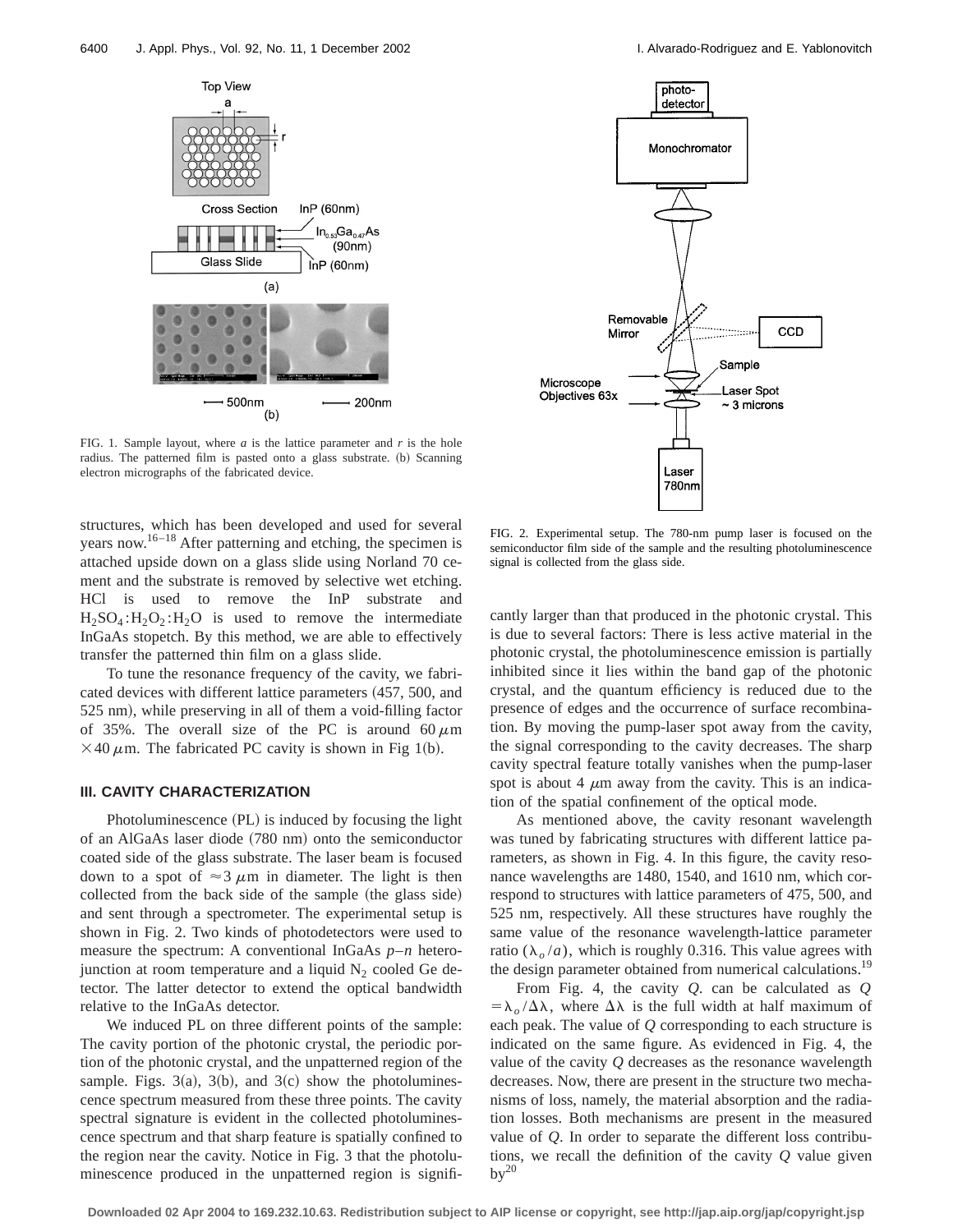

FIG. 3. Photoluminescence spectra obtained when the pump laser is focused on (a) the cavity region in the photonic crystal, (b) the defect-free photonic crystal, and (c) the unpatterned region of the sample. In particular, (b) was measured with the pump laser focused 4  $\mu$ m away from the cavity. In this case, the lattice parameter of the structure was  $a = 525$  nm and the void-filling factor was  $35\%$ .

$$
Q = \frac{\omega_o U}{W_L},\tag{1}
$$

where  $\omega_o$  is the cavity resonance frequency, *U* is the energy stored in the mode, and  $W_L$  is the energy loss rate. The total loss rate is the sum of the material absorption rate and the radiation losses, thus we can rewrite Eq.  $(1)$  as

$$
\frac{1}{Q} = \frac{W_L}{\omega_o U} = \frac{W_{\text{rad}}}{\omega_o U} + \frac{W_{\text{abs}}}{\omega_o U} = \frac{1}{Q_{\text{rad}}} + \frac{1}{Q_{\text{abs}}},\tag{2}
$$

where  $Q_{\text{rad}}$  and  $Q_{\text{abs}}$  account for the radiation loss and absorption, respectively. In Fig. 5, we plot the value 1/*Q* versus the absorption coefficient corresponding to each resonance wavelength. The absorption coefficient as a function of the wavelength for  $In<sub>0.53</sub>Ga<sub>0.47</sub>As was obtained from Ref. 21.$ From Eq.  $(2)$ , the dependence of the cavity  $Q$  and the absorption coefficient can be modelled as

$$
\frac{1}{Q} = \frac{1}{Q_{\text{rad}}} + C\alpha(\lambda)
$$
\n(3)

Where  $a(\lambda)$  is the absorption coefficient, *C* is a proportionality constant, and  $Q_{rad}$  is the quality factor taking into account radiation losses only (structure exhibiting zero absorption). From the linear extrapolation to the case of zero absorption, we find that  $Q_{rad}$ =320. This value of  $Q_{rad}$  agrees



FIG. 4. Photoluminescence spectra from cavities for different photonic crystal-lattice parameters. The photoluminescence from the bulk photonic crystal is shown as a reference. All the structures have the same void-filling fraction of 35%. The signal fall off at 1650 nm is due to the optical limit of the InGaAs photodetector.

well with theoretical calculations.<sup>8,19</sup> Higher- $Q$  values have been recently reported for more sophisticated designs, using quantum dot luminescent semiconductors that have very low average absorption coefficients.

#### **IV. CONCLUSIONS**

We have fabricated and characterized 2D photonic crystal defect cavities based on perforated thin films on glass slides. The cavity characterization was performed by measuring the photoluminescence spectrum. The center wavelength can be tuned over the band used in optical telecommunications. The measured cavity *Q* is limited by the material absorption. A simple model is presented relating cavity *Q* to material absorption, and extrapolation to zero absorption is obtained. Further experimental and theoretical work is still required in order to obtain an optical cavity based on a 2D photonic crystal that exhibits a *Q* high enough to filter telecommunications channels.

## **ACKNOWLEDGMENTS**

The authors thank H. Mossallaei for his help in numerical computation. This work was supported by DARPA CHIPS MDA972-00-1-0019. I.A.R. acknowledges support from the UC-MEXUS-CONACyT program.



FIG. 5. Cavity quality factor 1/*Q* absorption obtained from the data of Fig. 4. The lattice parameter is  $a$  and  $\lambda_o$  is the cavity resonance wavelength.